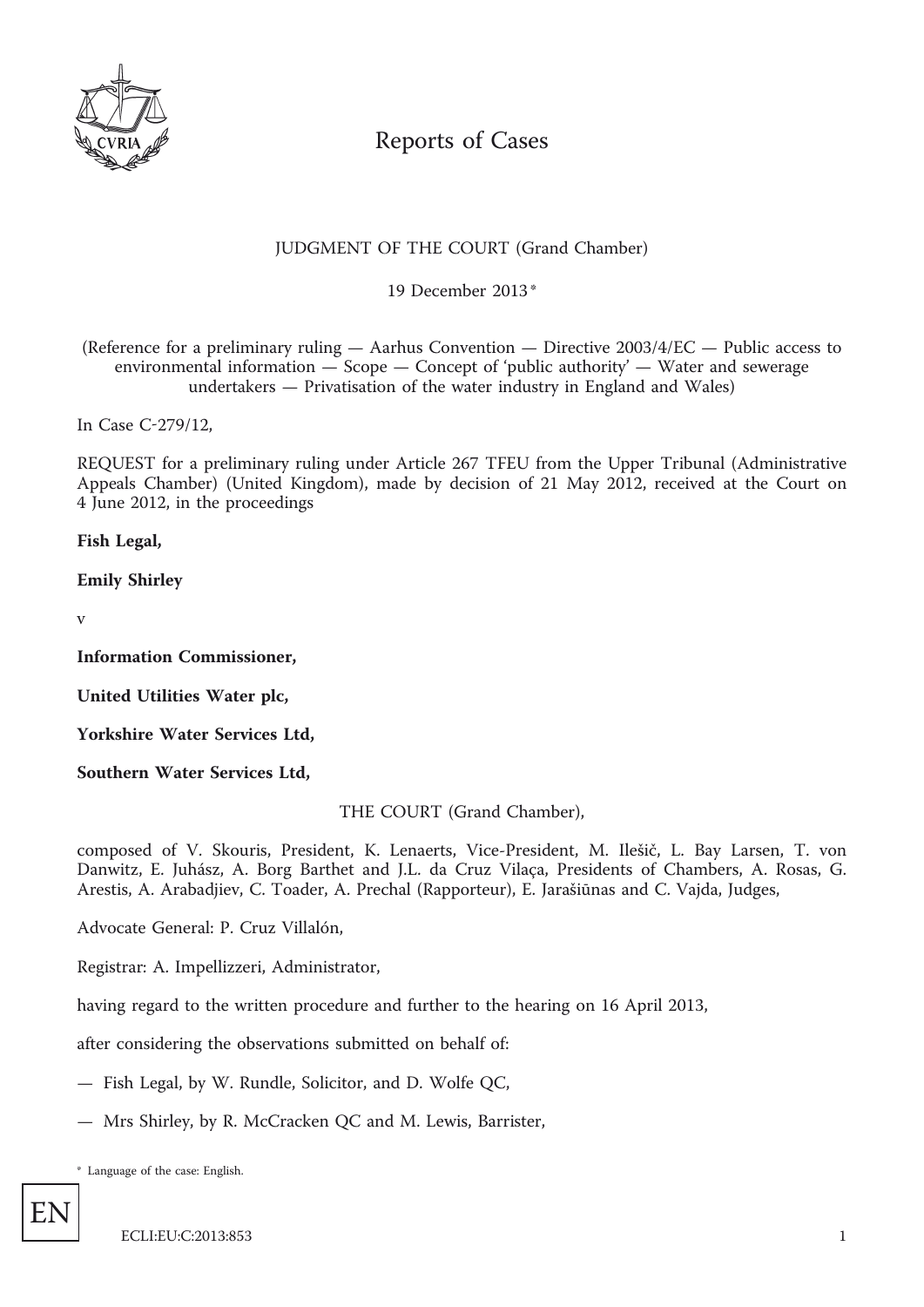- the Information Commissioner, by R. Kamm and A. Proops, Barristers, instructed by R. Bailey, Solicitor,
- United Utilities Water plc, Yorkshire Water Services Ltd and Southern Water Services Ltd, by T. de la Mare QC, instructed by J. Mullock, Solicitor,
- the United Kingdom Government, by J. Beeko, acting as Agent, J. Eadie QC and J. Maurici and C. Callaghan, Barristers,
- the Danish Government, by V. Pasternak Jørgensen and M. Wolff, acting as Agents,
- the Italian Government, by G. Palmieri, acting as Agent, and P. Gentili, avvocato dello Stato,
- the European Commission, by P. Oliver, K. Mifsud-Bonicci and L. Pignataro-Nolin, acting as Agents,

after hearing the Opinion of the Advocate General at the sitting on 5 September 2013,

gives the following

#### **Judgment**

- 1 This request for a preliminary ruling concerns the interpretation of Article 2(2) of Directive 2003/4/EC of the European Parliament and of the Council of 28 January 2003 on public access to environmental information and repealing Council Directive 90/313/EEC (OJ 2003 L 41, p. 26).
- 2 The request has been made in proceedings between, on the one hand, Fish Legal and Mrs Shirley and, on the other, the Information Commissioner and United Utilities Water plc, Yorkshire Water Services Ltd and Southern Water Services Ltd ('the water companies concerned') relating to the refusal by those companies of requests made by Fish Legal and Mrs Shirley for access to certain information relating to sewerage and water supply.

# **Legal context**

# *International law*

3 The Convention on access to information, public participation in decision-making and access to justice in environmental matters, approved on behalf of the European Community by Council Decision 2005/370/EC of 17 February 2005 (OJ 2005 L 124, p. 1) ('the Aarhus Convention'), defines 'public authority' as follows in Article 2(2):

'…

- (a) government at national, regional and other level;
- (b) natural or legal persons performing public administrative functions under national law, including specific duties, activities or services in relation to the environment;
- (c) any other natural or legal persons having public responsibilities or functions, or providing public services, in relation to the environment, under the control of a body or person falling within subparagraphs (a) or (b) above;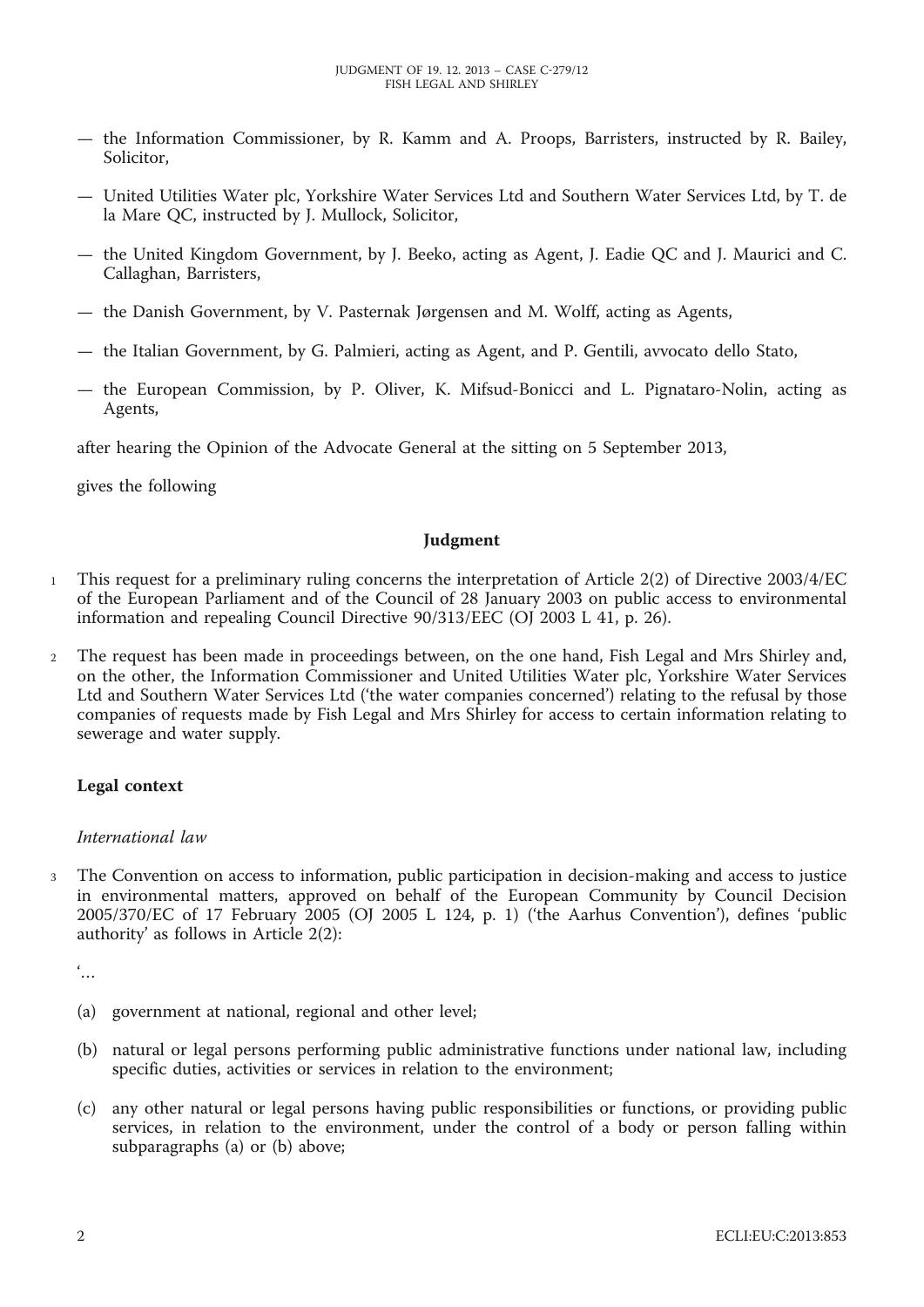(d) the institutions of any regional economic integration organisation referred to in Article 17 which is a Party to this Convention.

This definition does not include bodies or institutions acting in a judicial or legislative capacity.'

4 Article 4(1) of the Aarhus Convention provides that, subject to a number of reservations and conditions, each party is to ensure that public authorities, in response to a request for environmental information, make such information available to the public, within the framework of national legislation.

#### *European Union law*

- 5 Recitals 1, 5, 8, 9 and 11 in the preamble to Directive 2003/4 state:
	- '(1) Increased public access to environmental information and the dissemination of such information contribute to a greater awareness of environmental matters, a free exchange of views, more effective participation by the public in environmental decision-making and, eventually, to a better environment.

...

(5) … Provisions of Community law must be consistent with [the Aarhus] Convention with a view to its conclusion by the European Community.

...

- (8) It is necessary to ensure that any natural and legal person has a right of access to environmental information held by or for public authorities without his having to state an interest.
- (9) It is also necessary that public authorities make available and disseminate environmental information to the general public to the widest extent possible, in particular by using information and communication technologies. The future development of these technologies should be taken into account in the reporting on, and reviewing of, this Directive.

…

- (11) To take account of the principle in Article 6 of the Treaty, that environmental protection requirements should be integrated into the definition and implementation of Community policies and activities, the definition of public authorities should be expanded so as to encompass government or other public administration at national, regional or local level whether or not they have specific responsibilities for the environment. The definition should likewise be expanded to include other persons or bodies performing public administrative functions in relation to the environment under national law, as well as other persons or bodies acting under their control and having public responsibilities or functions in relation to the environment.'
- Article 1 of Directive 2003/4 defines its objectives as follows:

'The objectives of this Directive are:

(a) to guarantee the right of access to environmental information held by or for public authorities and to set out the basic terms and conditions of, and practical arrangements for, its exercise; and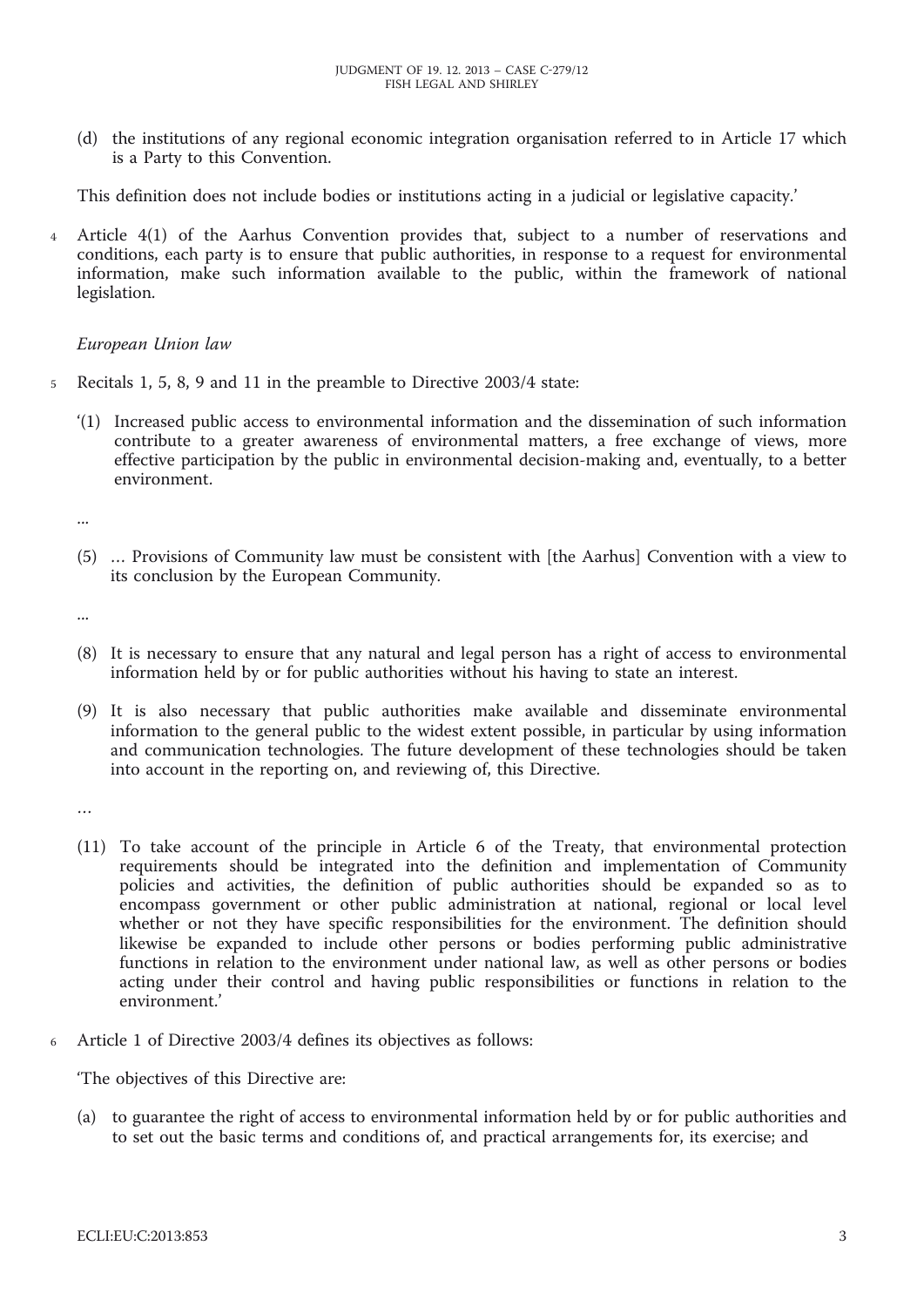- (b) to ensure that, as a matter of course, environmental information is progressively made available and disseminated to the public in order to achieve the widest possible systematic availability and dissemination to the public of environmental information. To this end the use, in particular, of computer telecommunication and/or electronic technology, where available, shall be promoted.'
- 7 Article 2(2) of Directive 2003/4 defines 'public authority' as follows:

'...

- (a) government or other public administration, including public advisory bodies, at national, regional or local level;
- (b) any natural or legal person performing public administrative functions under national law, including specific duties, activities or services in relation to the environment; and
- (c) any natural or legal person having public responsibilities or functions, or providing public services, relating to the environment under the control of a body or person falling within (a) or (b).

Member States may provide that this definition shall not include bodies or institutions when acting in a judicial or legislative capacity. If their constitutional provisions at the date of adoption of this Directive make no provision for a review procedure within the meaning of Article 6, Member States may exclude those bodies or institutions from that definition.'

8 Article 3(1) of Directive 2003/4 provides:

'Member States shall ensure that public authorities are required, in accordance with the provisions of this Directive, to make available environmental information held by or for them to any applicant at his request and without his having to state an interest.'

*United Kingdom law*

Legislation relating to access to environmental information

- The Environmental Information Regulations 2004 ('the EIR 2004') are designed to transpose Directive 2003/4 into national law.
- 10 Regulation 2(2) of the EIR 2004 states:
	- '… "public authority" means–
	- (a) government departments;
	- (b) any other public authority as defined in section 3(1) of the [Freedom of Information Act 2000] …;
	- (c) any other body or other person, that carries out functions of public administration; or
	- (d) any other body or other person, that is under the control of a person falling within sub-paragraphs (a), (b) or (c) and–
		- (i) has public responsibilities relating to the environment;
		- (ii) exercises functions of a public nature relating to the environment; or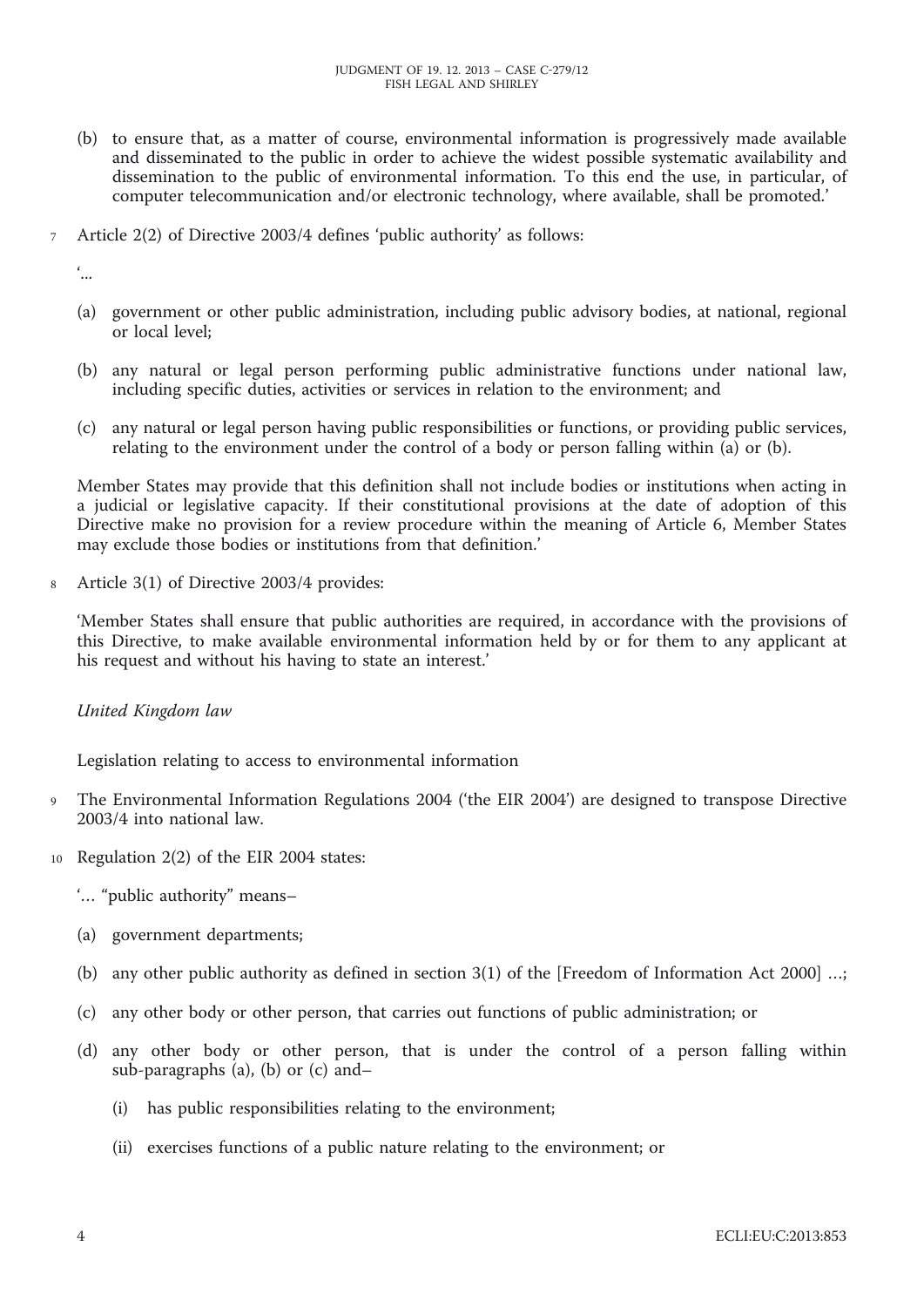- (iii) provides public services relating to the environment.'
- 11 Under regulations 5 and 7 of the EIR 2004, the environmental information requested must be made available within 20 working days, a period which the authority concerned may extend to 40 days in certain circumstances.
- 12 Under section 50(1) of the Freedom of Information Act 2000, as modified by regulation 18 of the EIR 2004, any person concerned may apply to the Information Commissioner for a decision whether the public authority in question has dealt with his request for information in accordance with the requirements of the EIR 2004.

Legislation relating to the current allocation of statutory powers in the water supply and sewerage sector in England and Wales

- 13 By the enactment of the Water Act 1989, which privatised the water supply and sewerage sector in England and Wales with effect from 1 September 1989, the functions, powers, property and other assets of the water authorities were divided between, first, the National Rivers Authority, now, since the entry into force of the Environment Act 1995, the Environment Agency, and second, water companies providing water supply and sewerage services as commercial undertakings.
- 14 Under the legislation in force, in particular the Water Industry Act 1991 ('the WIA 1991'), as amended, the current allocation of statutory powers in the water supply and sewerage sector can be summarised as follows:
	- water companies are appointed as sewerage undertaker and/or water undertaker for a given area of England and Wales by the Water Services Regulatory Authority (OFWAT). That authority is also, by itself or, in certain circumstances, jointly with the Secretary of State (the minister with responsibility for environmental matters), the authority with primary responsibility for supervising those companies;
	- currently, 10 companies have been appointed as water and sewerage companies (WASCs) and 12 have been appointed solely as 'water only companies' (WOCs), so that, in each area of England and Wales, either a single company provides both water supply and sewerage services, or one company is responsible for water supply whilst another company deals with sewerage in the area concerned in addition to its water supply and sewerage activities in another area;
	- the water companies are set up as a public limited company or a limited company. They are run by a board of directors responsible to shareholders and are operated on normal commercial principles, as set out in their memorandum and articles of association, with the aim of generating profits for distribution to shareholders as dividends and for reinvestment in the business;
	- the companies must comply with a number of statutory duties relating to maintenance and improvement of infrastructure and to water supply and/or sewage treatment in their respective areas;
	- they also hold certain statutory powers, which include powers of compulsory purchase, the right to make byelaws relating to waterways and land in their ownership, the power to discharge water, including into private watercourses, the right to impose temporary hosepipe bans and the power to decide, in relation to certain customers and subject to strict conditions, to cut off the supply of water;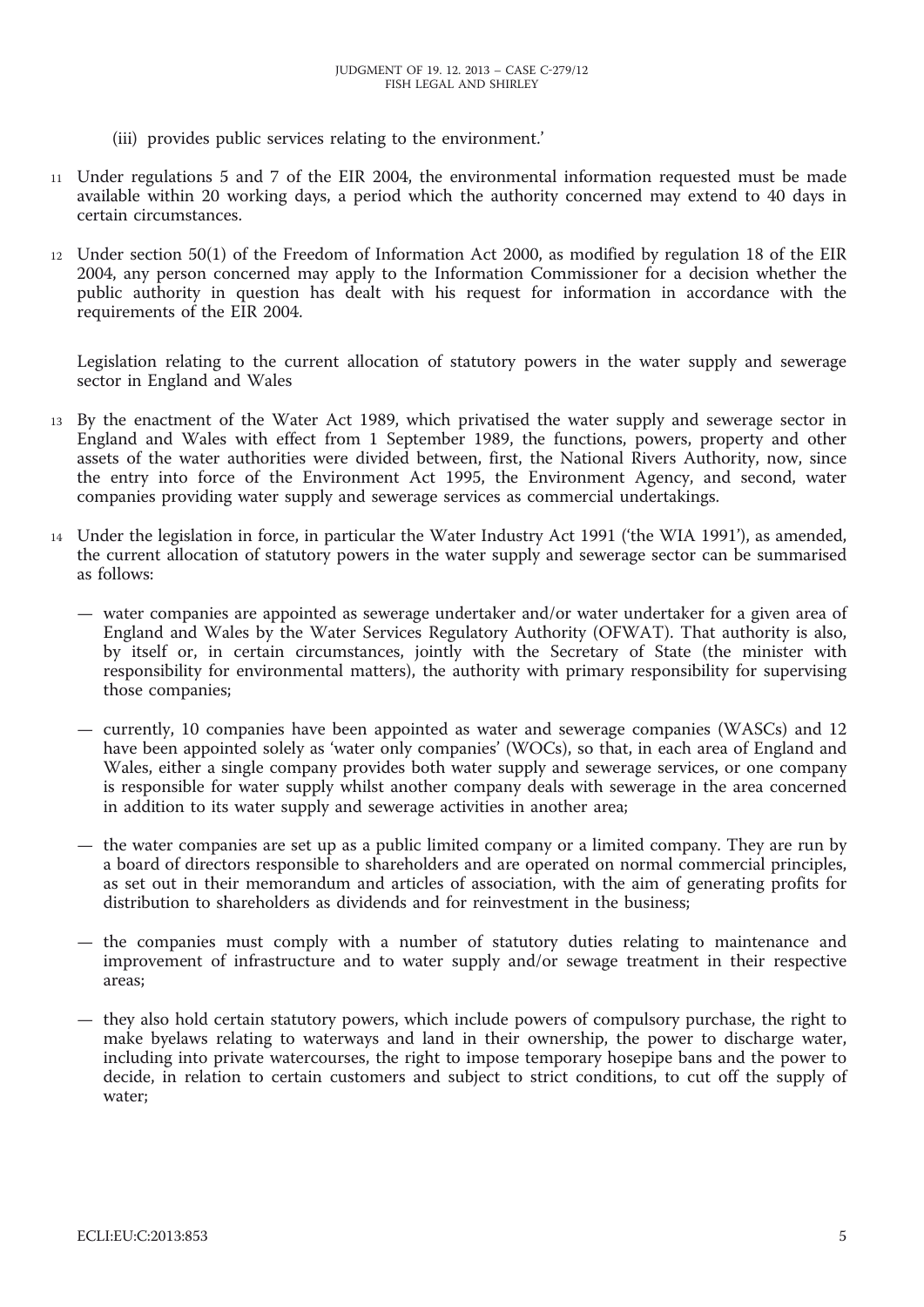- these duties and powers are set out in the instrument of appointment ('licence') of each company. The licence may also include other conditions, such as a condition requiring payment of a fee to the Secretary of State. The Secretary of State and/or OFWAT ensure that the terms of the licence are complied with. The companies may be required to carry out specific actions or measures. The licence can be terminated only on 25 years' notice, with reasons. It may be modified by OFWAT with the company's consent or after a Competition Commission report;
- the legal regime to which the water companies are subject also provides for the possibility of financial penalties being imposed upon them and partly takes them outside the ordinary provisions for the dissolution of companies;
- every five years, the water companies submit a draft asset management plan, also known as a 'business plan', in which they set out details, for a five-year period, of their desired outputs, in particular investment programmes. In the course of a consultation process those plans are finalised and OFWAT determines, taking into consideration the elements of the investment programmes that it considers appropriate, the maximum amounts that the companies will be allowed to charge their customers in order to finance the business plans and, in particular, the investment that they envisage. The current plans cover the years 2010 to 2015.

#### **The actions in the main proceedings and the questions referred for a preliminary ruling**

- 15 Fish Legal, the legal arm of the Angling Trust, that is to say, the English anglers' federation, is a non-profit-making organisation whose object is to combat, by all legal means, pollution and other damage to the aquatic environment and to protect angling and anglers. By letter of 12 August 2009, Fish Legal asked two water companies, namely United Utilities Water plc and Yorkshire Water Services Ltd, for information concerning discharges, clean-up operations and emergency overflow.
- 16 Mrs Shirley wrote in August 2009 to another water company, namely Southern Water Services Ltd, in order to ask for information relating to sewerage capacity for a planning proposal in her village in the county of Kent.
- 17 Since Fish Legal and Mrs Shirley had not received the requested information from the water companies concerned within the periods prescribed by the EIR 2004, they both complained to the Information Commissioner. By decisions of which they were notified in March 2010, the Information Commissioner held that the water companies concerned were not public authorities for the purposes of the EIR 2004 and that he therefore could not adjudicate on their respective complaints.
- 18 Fish Legal and Mrs Shirley then appealed against those decisions to the First-tier Tribunal (General Regulatory Chambers, Information Rights), which stayed the cases pending guidance from the decision to be given by the Upper Tribunal (Administrative Appeals Chamber) in *Smartsource* v *Information Commissioner*.
- 19 After the decision in *Smartsource* v *Information Commissioner* ('the decision in *Smartsource*') was given on 23 November 2010, the First-tier Tribunal (General Regulatory Chamber, Information Rights) dismissed the appeals of Fish Legal and Mrs Shirley, principally on the ground that the water companies concerned could not be classified as 'public authorities' within the meaning of the EIR 2004.
- 20 The referring tribunal, to which Fish Legal and Mrs Shirley appealed, observes that the latter accept that, by various communications of which the last was in April 2011, the water companies concerned did eventually grant access to all the information requested.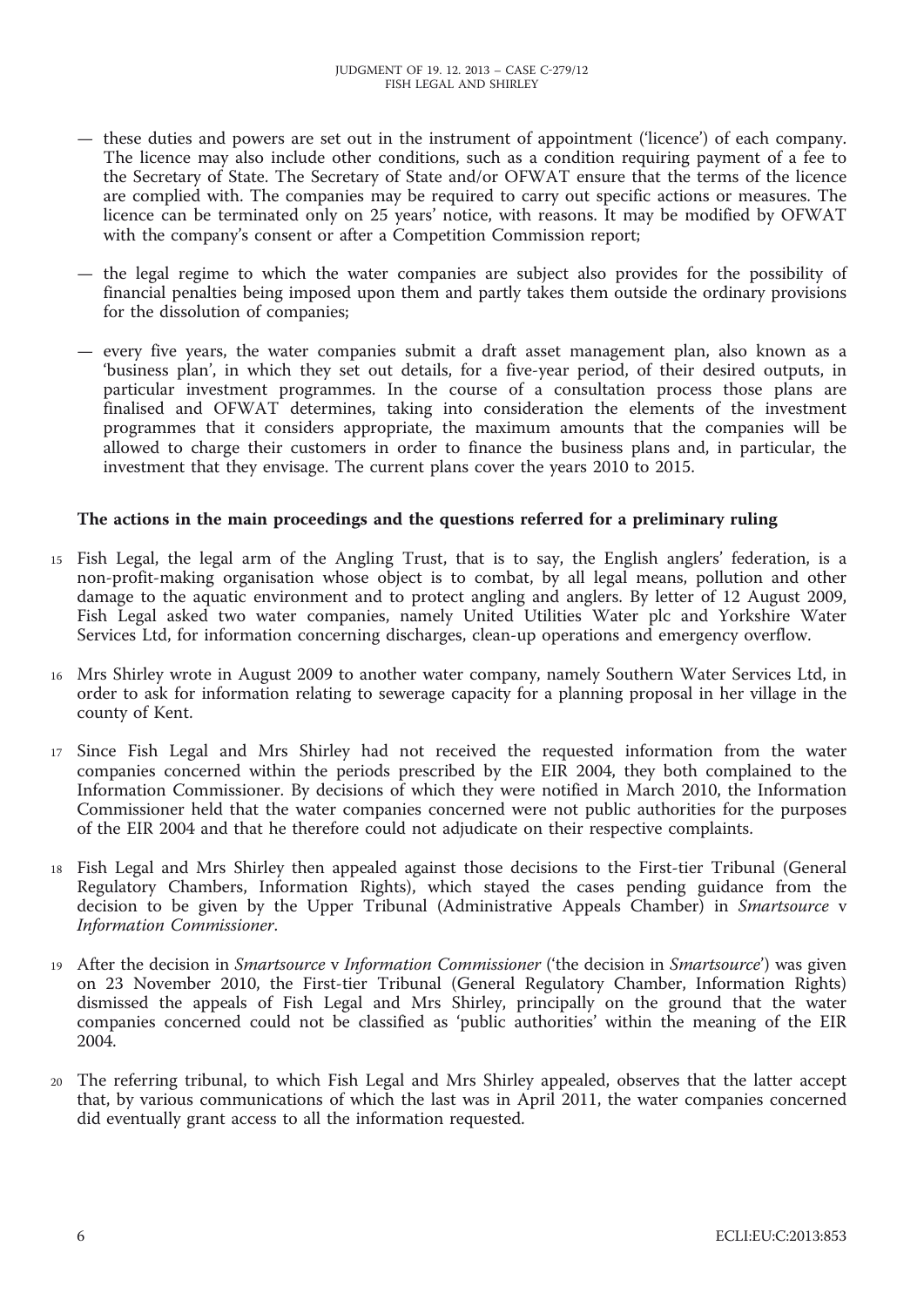- 21 The referring tribunal considers, however, that the question raised, in law, by the cases in the main proceedings, namely whether those companies were obliged to provide that information, has not thereby been decided. It states that an answer to that question is necessary in order to be able to determine whether the water companies concerned were in breach of their duty to provide the information in accordance with the domestic legislation and in particular within the time-limits set. It adds that that question is also relevant to other cases concerning water companies that are stayed at first instance and to cases relating to industries other than the water industry.
- 22 The referring tribunal states that, according to Fish Legal and Mrs Shirley, the water companies concerned must be classified as 'public authorities' within the meaning of Article 2(2)(b) or (c) of Directive 2003/4 since they perform public administrative functions and are, in any event, closely controlled by a State body.
- 23 The referring tribunal observes that the Information Commissioner takes an opposing view, relying essentially on the grounds of the decision in *Smartsource*. First, applying the multi-factorial approach which that decision advocates, the water companies do not carry out functions of public administration. Second, the control to which the water companies are subject is insufficient since it concerns only the functions associated with regulation. The concept of 'control' concerns command or even compulsion, and the power to determine not just ends but the means to achieve those ends.
- 24 If the approach in the decision in *Smartsource* were not adopted, the Information Commissioner submits, in the alternative, that at most a 'hybrid' interpretation of Article 2(2) of Directive 2003/4 should be adopted. Under that interpretation, the water companies should be classified as 'public authorities' only when discharging the functions allotted to them that are themselves capable of being classified as 'public administrative functions' within the meaning of Article 2(2)(b) of Directive 2003/4.
- 25 The referring tribunal adds that the water companies concerned submitted, in essence, that it was correctly decided in the decision in *Smartsource* that they were not 'public authorities'. In reaching that conclusion, the national tribunal in question considered a range of relevant material, including the document published in 2000 by the United Nations Economic Commission for Europe entitled 'The Aarhus Convention: an Implementation Guide' ('the Aarhus Convention Implementation Guide') and factors relevant to the status of water companies and the regulation of the water industry in England and Wales.
- 26 It was in those circumstances that the Upper Tribunal (Administrative Appeals Chamber) decided to stay the proceedings and to refer the following questions to the Court for a preliminary ruling:
	- '1. In considering whether a natural or legal person is one "performing public administrative functions under national law" [for the purposes of Article  $2(2)(b)$  of Directive 2003/4], is the applicable law and analysis purely a national one?
	- 2. If it is not, what EU law criteria may or may not be used to determine whether:
		- (i) the function in question is in substance a "public administrative" one;
		- (ii) national law has in substance vested such function in that person?
	- 3. What is meant by a person being "under the control of a body or person falling within Article 2(2)(a) or (b)" [for the purposes of Article 2(2)(c) of Directive 2003/4]? In particular, what is the nature, form and degree of control required and what criteria may or may not be used to identify such control?
	- 4. Is an "emanation of the State" (under paragraph 20 of the judgment in [Case C-188/89 *Foster and Others* [1990] ECR I-3313]) necessarily a person caught by Article 2(2)(c)?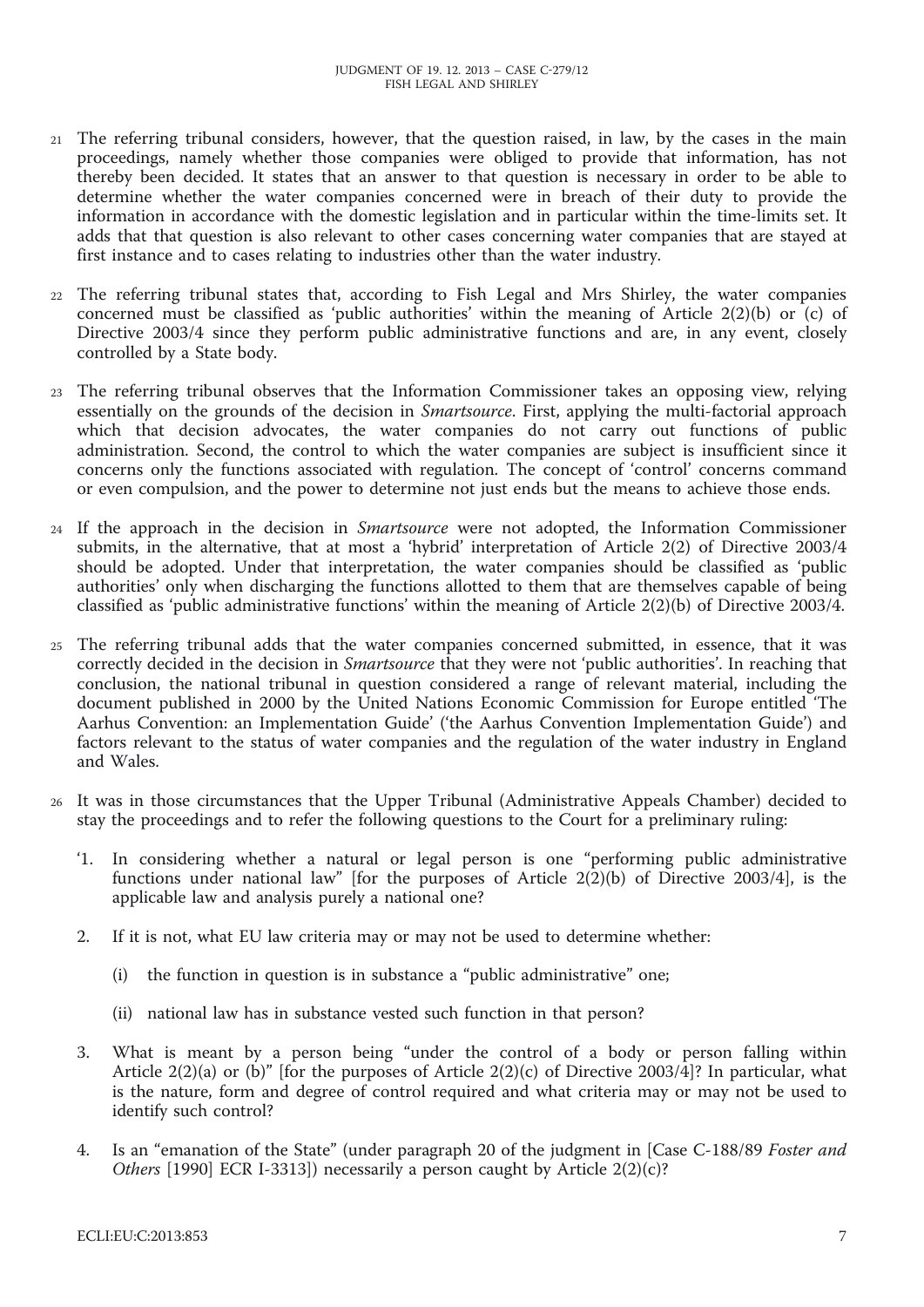5. Where a person falls within [Article 2(2)(b) or (c) of Directive 2003/4] in respect of some of its functions, responsibilities or services, are its obligations to provide environmental information confined to the information relevant to those functions, responsibilities or services or do they extend to all environmental information held for any purpose?'

#### **Consideration of the questions referred**

#### *Admissibility*

- 27 The water companies concerned contend, in their principal submission, that the request for a preliminary ruling is inadmissible.
- 28 They assert that, since it is common ground that they provided on a voluntary basis all the environmental information requested by Fish Legal and Mrs Shirley, there is no longer any dispute pending before the referring tribunal. Therefore, the Court is being asked to rule on questions that have become purely hypothetical, which removes justification for the reference for a preliminary ruling.
- 29 It should be borne in mind in that regard that it has consistently been held that the procedure provided for in Article 267 TFEU is an instrument of cooperation between the Court of Justice and the national courts, by means of which the Court provides the national courts with the points of interpretation of European Union law which they need in order to decide the disputes before them (see, inter alia, Case C-648/11 *MA and Others* [2013] ECR, paragraph 36 and the case-law cited).
- 30 Questions on the interpretation of European Union law referred by a national court in the factual and legislative context which that court is responsible for defining and the accuracy of which is not a matter for the Court to determine enjoy a presumption of relevance. The Court may refuse to rule on a question referred for a preliminary ruling from a national court only where it is quite obvious that the interpretation of European Union law that is sought bears no relation to the actual facts of the main action or its purpose, where the problem is hypothetical, or where the Court does not have before it the factual or legal material necessary to give a useful answer to the questions submitted to it (see, inter alia, *MA and Others*, paragraph 37 and the case-law cited).
- 31 In the present instance, it is clear from the order for reference that the dispute before the referring tribunal concerns challenges by Fish Legal and Mrs Shirley to decisions of the Information Commissioner by which he held that, since the water companies concerned could not be classified as public authorities for the purposes of the national legislation designed to transpose Directive 2003/4, he could not adjudicate on their complaints seeking a determination that the environmental information requested had not been provided within the periods prescribed by that legislation.
- 32 The questions referred relate essentially to whether and, if so, in what circumstances the water companies concerned must be classified as 'public authorities' for the purposes of Article 2(2)(b) or (c) of Directive 2003/4.
- 33 It must therefore be held, as the Advocate General has also stated in points 55 to 63 of his Opinion, that an answer to those questions is objectively needed in order to resolve the dispute before the referring tribunal.
- 34 In those circumstances, the questions referred are not hypothetical and the request for a preliminary ruling is thus admissible.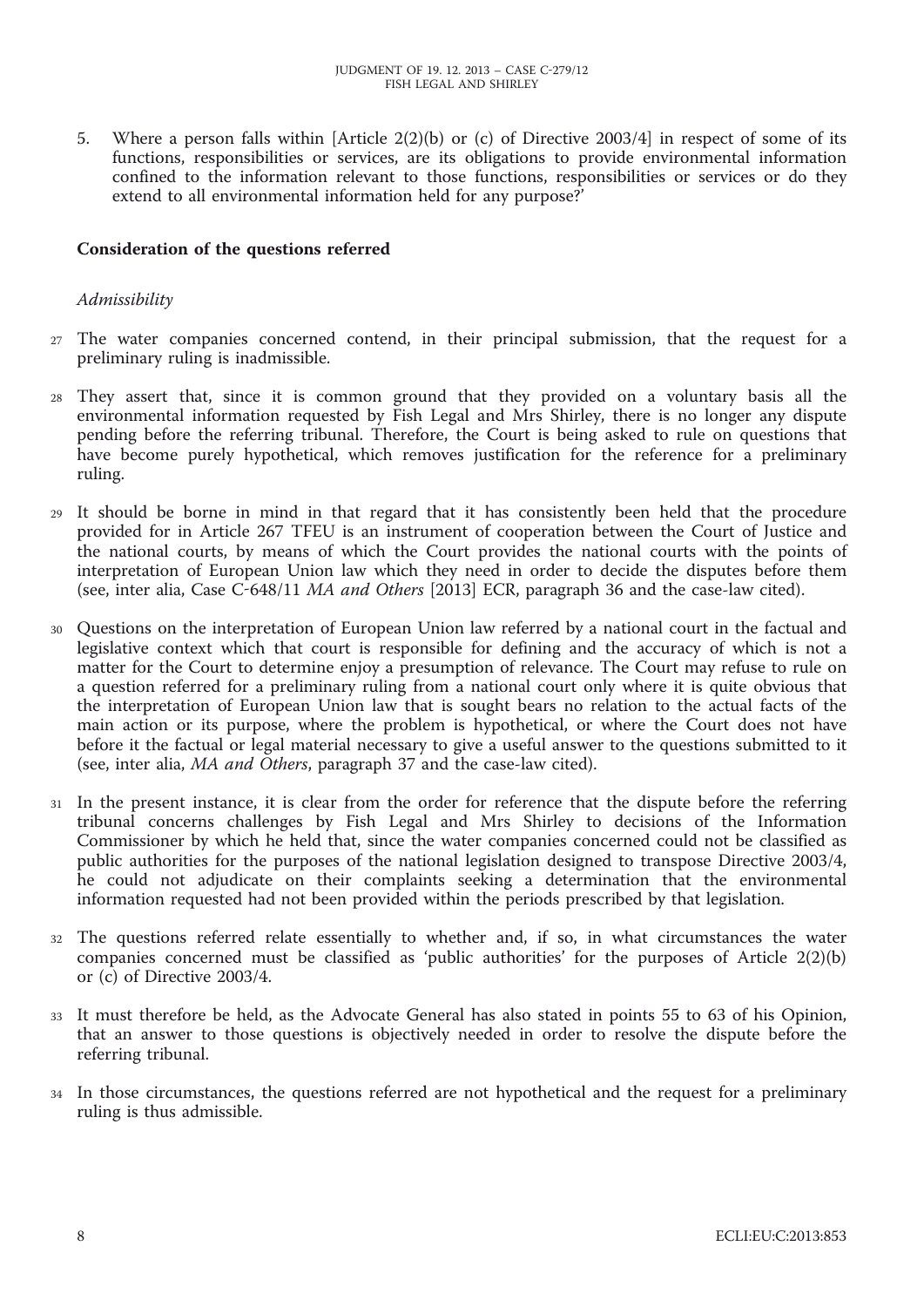# *Substance*

#### Introductory observations

- 35 First of all, it should be recalled that, by becoming a party to the Aarhus Convention, the European Union undertook to ensure, within the scope of European Union law, a general principle of access to environmental information held by or for public authorities (see, to this effect, Case C-524/09 *Ville de Lyon* [2010] ECR I-14115, paragraph 36, and Case C-204/09 *Flachglas Torgau* [2012] ECR, paragraph 30).
- 36 As recital 5 in the preamble to Directive 2003/4 confirms, in adopting that directive the European Union legislature intended to ensure the consistency of European Union law with the Aarhus Convention with a view to its conclusion by the Community, by providing for a general scheme to ensure that any natural or legal person in a Member State has a right of access to environmental information held by or on behalf of public authorities, without that person having to state an interest (*Flachglas Torgau*, paragraph 31).
- 37 It follows that, for the purposes of interpreting Directive 2003/4, account is to be taken of the wording and aim of the Aarhus Convention, which that directive is designed to implement in European Union law (see, to this effect, *Flachglas Torgau*, paragraph 40).
- 38 In addition, the Court has already held that, while the Aarhus Convention Implementation Guide may be regarded as an explanatory document, capable of being taken into consideration, if appropriate, among other relevant material for the purpose of interpreting the convention, the observations in the guide have no binding force and do not have the normative effect of the provisions of the Aarhus Convention (Case C-182/10 *Solvay and Others* [2012] ECR, paragraph 27).
- 39 Finally, it should also be noted that the right of access guaranteed by Directive 2003/4 applies only to the extent that the information requested satisfies the requirements for public access laid down by that directive, which means inter alia that the information must be 'environmental information' within the meaning of Article 2(1) of the directive, a matter which is for the referring tribunal to determine in the main proceedings (*Flachglas Torgau*, paragraph 32).

Questions 1 and 2

- 40 By its first two questions, which it is appropriate to deal with together, the referring tribunal seeks in essence to ascertain the criteria for determining whether entities such as the water companies concerned can be classified as legal persons which perform 'public administrative functions' under national law, within the meaning of Article 2(2)(b) of Directive 2003/4.
- 41 Under Article 2(2)(b) of Directive 2003/4, a provision essentially identical to Article 2(2)(b) of the Aarhus Convention, the term 'public authority' covers 'any natural or legal person performing public administrative functions under national law, including specific duties, activities or services in relation to the environment'.
- 42 According to settled case-law, the need for the uniform application of European Union law and the principle of equality require that the terms of a provision of European Union law which makes no express reference to the law of the Member States for the purpose of determining its meaning and scope must normally be given an autonomous and uniform interpretation throughout the European Union, which must take into account the context of that provision and the purpose of the legislation in question (see, inter alia, *Flachglas Torgau*, paragraph 37).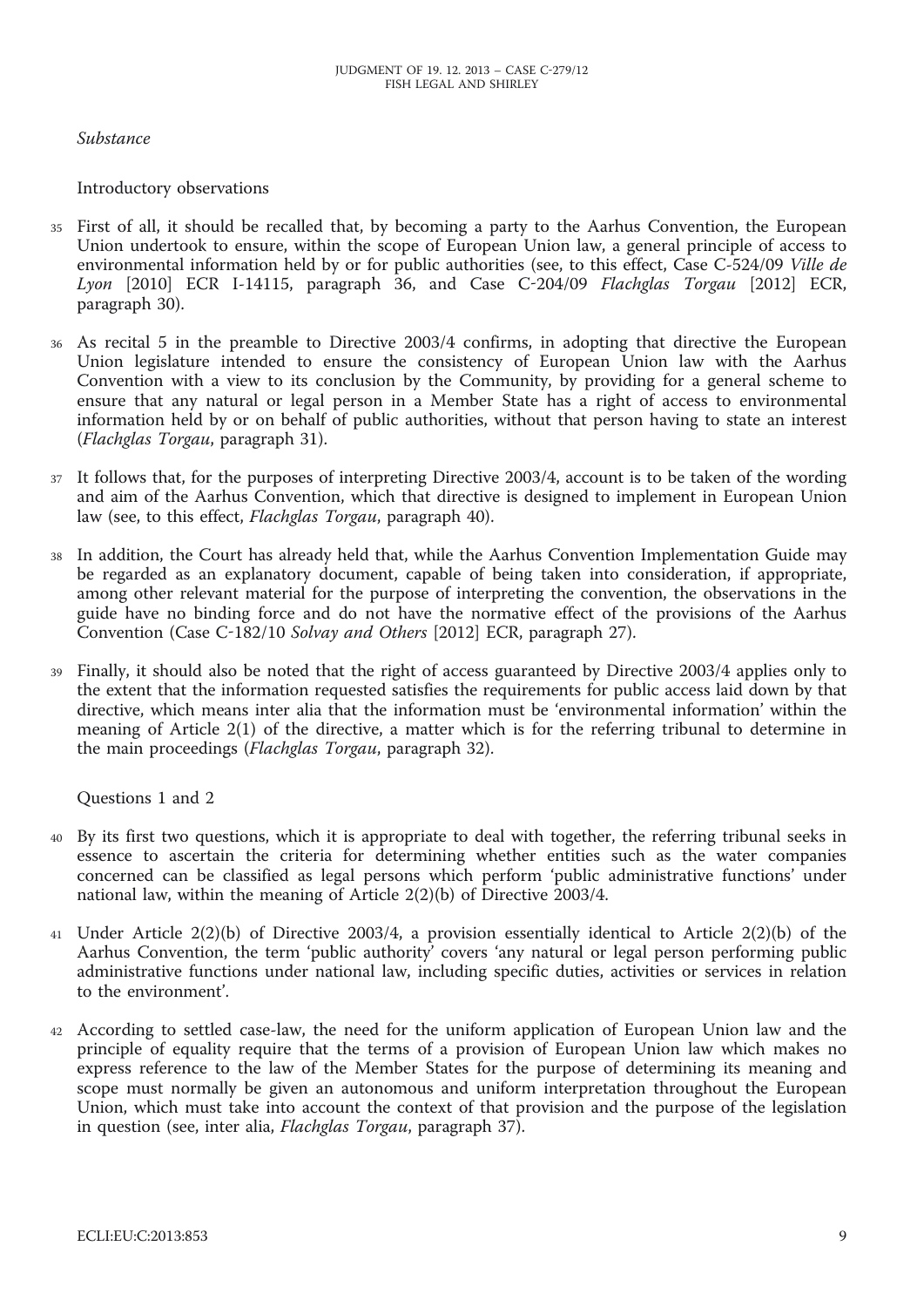- 43 In the present case, it must, firstly, be determined whether the phrase 'under national law' is to be understood as an express reference to national law – here, to United Kingdom law – for the purpose of interpreting the concept of 'public administrative functions'.
- 44 In this regard, there is a disparity between the English and French versions of Article 2(2)(b) of Directive 2003/4 corresponding to the divergence between the versions in the same languages of Article 2(2)(b) of the Aarhus Convention, the authentic texts of which include the French and English versions. In the French version of Article 2(2)(b) of Directive 2003/4, the phrase 'under national law' is linked to the verb 'perform', so that, in this version, the provision's terms cannot be understood as making express reference to national law as regards the definition of 'public administrative functions'. In the English version of the same provision, that phrase is, by contrast, placed after the words 'public administrative functions' and is consequently not linked to that verb.
- 45 Recital 7 in the preamble to Directive 2003/4 sets out the objective of preventing disparities between the laws in force concerning access to environmental information from creating inequality within the European Union as regards access to such information or as regards conditions of competition. This objective requires that determination of the persons obliged to grant access to environmental information to the public be subject to the same conditions throughout the European Union, and therefore the concept of 'public administrative functions', within the meaning of Article 2(2)(b) of Directive 2003/4, cannot vary according to the applicable national law.
- 46 This interpretation is supported by the Aarhus Convention Implementation Guide, according to which the phrase 'under national law' means 'that there needs to be a legal basis for the performance of the functions under [Article 2(2)(b)]', this subparagraph covering '[a]ny person authorised by law to perform a public function'. That cannot be called into question by the fact that the guide adds that '[w]hat is considered a public function under national law may differ from country to country'.
- 47 In this context, contrary to what the Information Commissioner and the water companies concerned submitted at the hearing, if that phrase were to be interpreted as referring to the need for a legal basis to exist, it would not be superfluous since it confirms that performance of the public administrative functions must be based on national law.
- 48 It follows that only entities which, by virtue of a legal basis specifically defined in the national legislation which is applicable to them, are empowered to perform public administrative functions are capable of falling within the category of public authorities that is referred to in Article 2(2)(b) of Directive 2003/4. On the other hand, the question whether the functions vested in such entities under national law constitute 'public administrative functions' within the meaning of that provision must be examined in the light of European Union law and of the relevant interpretative criteria provided by the Aarhus Convention for establishing an autonomous and uniform definition of that concept.
- 49 Secondly, as regards the criteria that must be taken into account in order to determine whether functions performed under national law by the entity concerned are 'public administrative functions' within the meaning of Article 2(2)(b) of Directive 2003/4, the Court has already stated that it is apparent from both the Aarhus Convention itself and Directive 2003/4 that in referring to 'public authorities' the authors intended to refer to administrative authorities, since within States it is those authorities which are usually required to hold environmental information in the performance of their functions (*Flachglas Torgau*, paragraph 40).
- In addition, the Aarhus Convention Implementation Guide explains that 'a function normally performed by governmental authorities as determined according to national law' is involved but it does not necessarily have to relate to the environmental field as that field was mentioned only by way of an example of a public administrative function.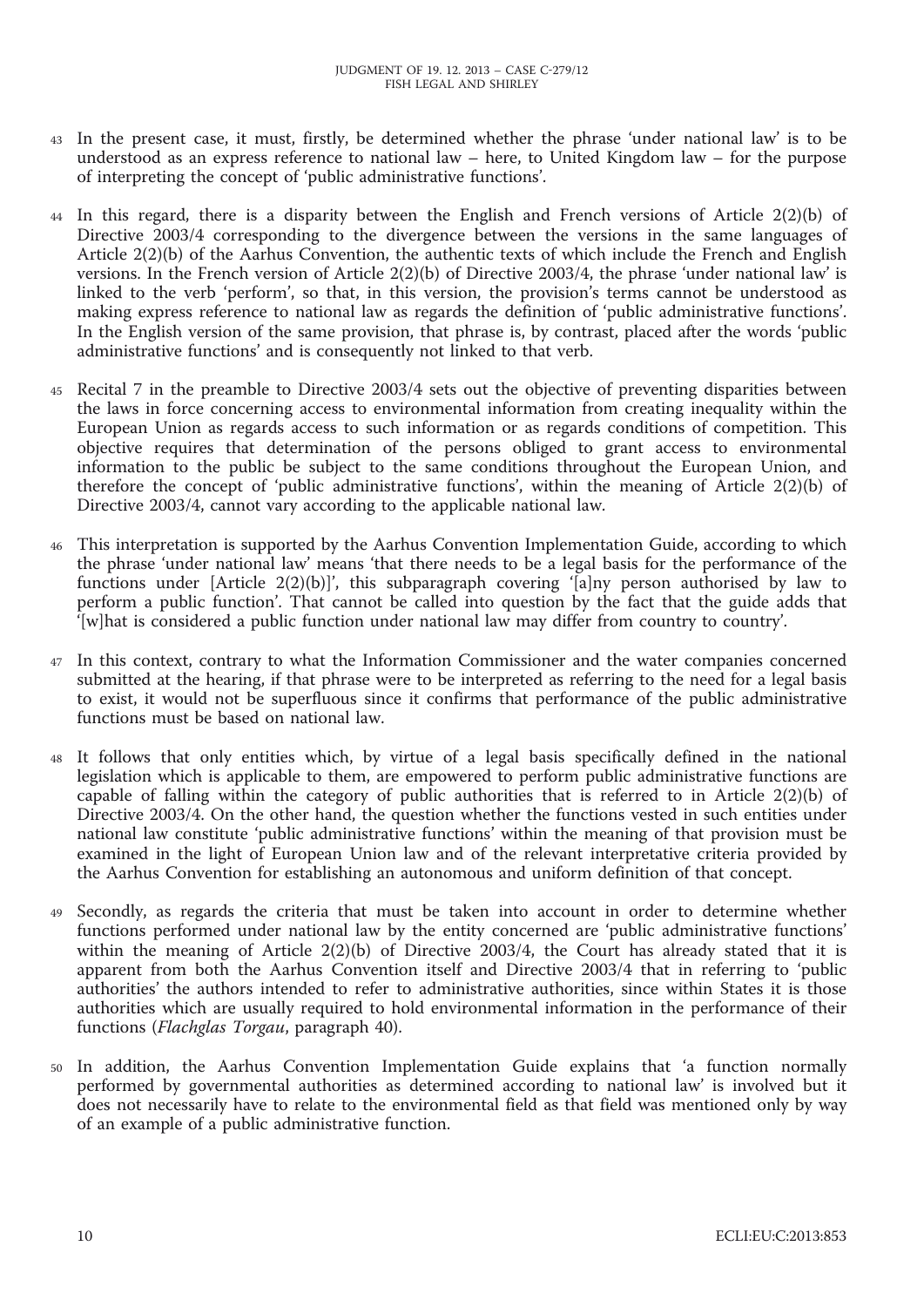- 51 Entities which, organically, are administrative authorities, namely those which form part of the public administration or the executive of the State at whatever level, are public authorities for the purposes of Article 2(2)(a) of Directive 2003/4. This first category includes all legal persons governed by public law which have been set up by the State and which it alone can decide to dissolve.
- 52 The second category of public authorities, defined in Article 2(2)(b) of Directive 2003/4, concerns administrative authorities defined in functional terms, namely entities, be they legal persons governed by public law or by private law, which are entrusted, under the legal regime which is applicable to them, with the performance of services of public interest, inter alia in the environmental field, and which are, for this purpose, vested with special powers beyond those which result from the normal rules applicable in relations between persons governed by private law.
- 53 In the present instance, it is not in dispute that the water companies concerned are entrusted, under the applicable national law, in particular the WIA 1991, with services of public interest, namely the maintenance and development of water and sewerage infrastructure as well as water supply and sewage treatment, activities in relation to which, as the European Commission has observed, a number of environmental directives relating to water protection must indeed be complied with.
- 54 It is also clear from the information provided by the referring tribunal that, in order to perform those functions and provide those services, the water companies concerned have certain powers under the applicable national law, such as the power of compulsory purchase, the power to make byelaws relating to waterways and land in their ownership, the power to discharge water in certain circumstances, including into private watercourses, the right to impose temporary hosepipe bans and the power to decide, in relation to certain customers and subject to strict conditions, to cut off the supply of water.
- 55 It is for the referring tribunal to determine whether, having regard to the specific rules attaching to them in the applicable national legislation, these rights and powers accorded to the water companies concerned can be classified as special powers.
- In the light of the foregoing, the answer to the first two questions referred is that, in order to determine whether entities such as the water companies concerned can be classified as legal persons which perform 'public administrative functions' under national law, within the meaning of Article 2(2)(b) of Directive 2003/4, it should be examined whether those entities are vested, under the national law which is applicable to them, with special powers beyond those which result from the normal rules applicable in relations between persons governed by private law.

Questions 3 and 4

- 57 By its third and fourth questions, which it is appropriate to deal with together, the referring tribunal seeks in essence to ascertain the criteria for determining whether entities such as the water companies concerned, which, it is not disputed, provide public services relating to the environment, are under the control of a body or person falling within Article  $2(2)(a)$  or (b) of Directive 2003/4, and should therefore be classified as 'public authorities' by virtue of Article  $2(2)(c)$  of that directive.
- 58 In the present instance, the question arises whether the existence of a regime such as that laid down by the WIA 1991, inasmuch as it places supervision of the water companies concerned in the hands of the Secretary of State and OFWAT, bodies which, it is not disputed, are public authorities referred to in Article 2(2)(a) of Directive 2003/4, means that those companies are 'under the control' of those bodies, within the meaning of Article 2(2)(c) of the directive.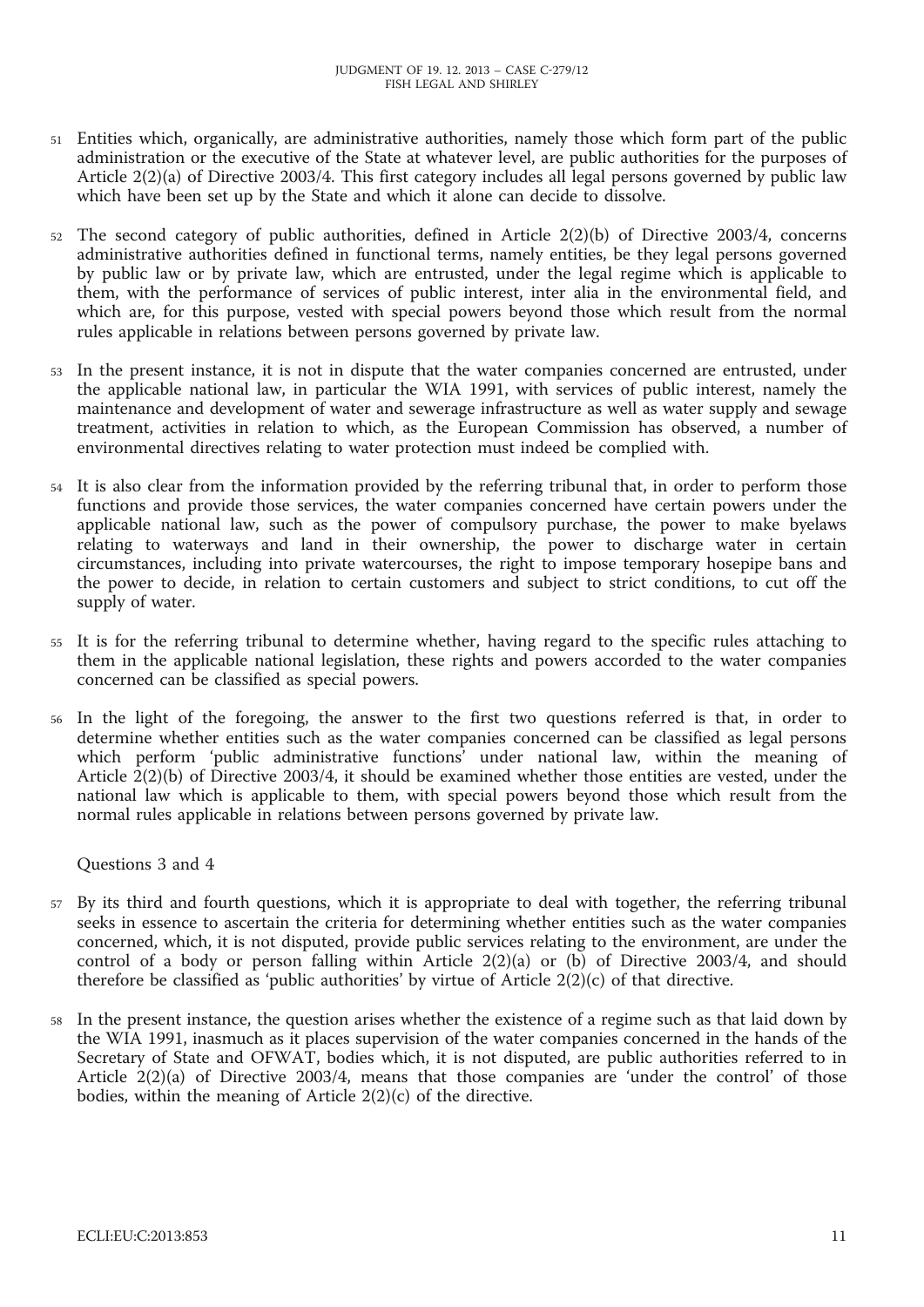- 59 In their written observations, the Information Commissioner, the water companies concerned and the United Kingdom Government submit that the fact that the water companies concerned are subject to an, admittedly relatively strict, system of regulation does not mean that they are subject to 'control' within the meaning of Article 2(2)(c) of Directive 2003/4. They submit that, as the Upper Tribunal (Administrative Appeals Chamber) noted in the decision in *Smartsource*, a fundamental difference exists between a system of 'regulation', which includes only the power for the regulator to determine the objectives that must be pursued by the regulated entity, and a system of 'control', which enables the regulator additionally to determine the way in which those objectives must be attained by the entity concerned.
- 60 In this context, the Aarhus Convention Implementation Guide states that, whilst Article  $2(2)(c)$  of the Aarhus Convention, a provision essentially identical to Article 2(2)(c) of Directive 2003/4, covers '[a]t a minimum' persons 'that are publicly owned', it may '[f]urthermore … cover entities performing environment-related public services that are subject to regulatory control'.
- 61 In relation to this concept of 'control', the referring tribunal asks, in the context of its fourth question, what relevance might be attached to the judgment of the High Court of Justice of England and Wales in *Griffin* v *South West Water Services Ltd*, to which the Aarhus Convention Implementation Guide also refers in the context of Article 2(2)(c) of the convention.
- 62 In that judgment, it was held in particular that the criterion relating to control, referred to in *Foster and Others*, paragraph 20, was not to be understood as meaning that it would not cover a system of regulation, such as the system laid down by the WIA 1991, and that that system satisfied the criterion relating to control, so that, as the other criteria were also met, Council Directive 75/129/EEC of 17 February 1975 on the approximation of the laws of the Member States relating to collective redundancies (OJ 1975 L 48, p. 29) could be relied upon against the water company involved in those national proceedings as an 'emanation of the State'.
- 63 In this context, the referring tribunal specifically asks whether a water company, as an 'emanation of the State', is necessarily a legal person caught by Article 2(2)(c) of Directive 2003/4.
- 64 Where a situation of control is found when applying the criteria adopted in *Foster and Others*, paragraph 20, that may be considered to constitute an indication that the control condition in Article 2(2)(c) of Directive 2003/4 is satisfied, since in both of those contexts the concept of control is designed to cover manifestations of the concept of 'State' in the broad sense best suited to achieving the objectives of the legislation concerned.
- 65 The precise meaning of the concept of control in Article  $2(2)(c)$  of Directive 2003/4 must, however, be sought by taking account also of that directive's own objectives.
- 66 It is apparent from Article 1(a) and (b) of Directive 2003/4 that its objectives are, in particular, to guarantee the right of access to environmental information held by or for public authorities, to set out the basic terms and conditions of, and practical arrangements for, exercise of that right and to achieve the widest possible systematic availability and dissemination to the public of such information.
- 67 Thus, in defining three categories of public authorities, Article 2(2) of Directive 2003/4 is intended to cover a set of entities, whatever their legal form, that must be regarded as constituting public authority, be it the State itself, an entity empowered by the State to act on its behalf or an entity controlled by the State.
- 68 Those factors lead to the adoption of an interpretation of 'control', within the meaning of Article 2(2)(c) of Directive 2003/4, under which this third, residual, category of public authorities covers any entity which does not determine in a genuinely autonomous manner the way in which it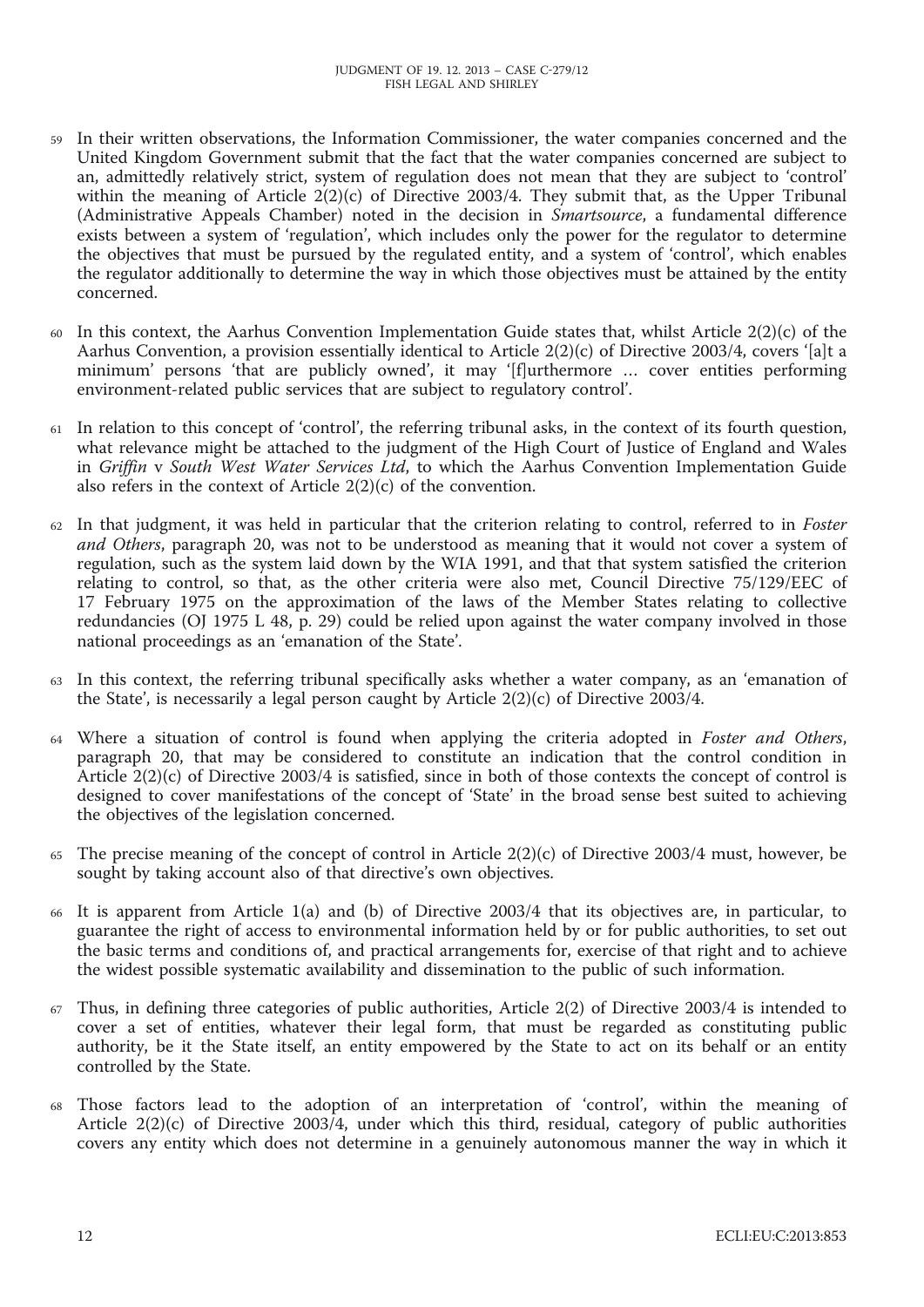performs the functions in the environmental field which are vested in it, since a public authority covered by Article 2(2)(a) or (b) of the directive is in a position to exert decisive influence on the entity's action in that field.

- 69 The manner in which such a public authority may exert decisive influence pursuant to the powers which it has been allotted by the national legislature is irrelevant in this regard. It may take the form of, inter alia, a power to issue directions to the entities concerned, whether or not by exercising rights as a shareholder, the power to suspend, annul after the event or require prior authorisation for decisions taken by those entities, the power to appoint or remove from office the members of their management bodies or the majority of them, or the power wholly or partly to deny the entities financing to an extent that jeopardises their existence.
- 70 The mere fact that the entity in question is, like the water companies concerned, a commercial company subject to a specific system of regulation for the sector in question cannot exclude control within the meaning of Article 2(2)(c) of Directive 2003/4 in so far as the conditions laid down in paragraph 68 of the present judgment are met in the case of that entity.
- 71 If the system concerned involves a particularly precise legal framework which lays down a set of rules determining the way in which such companies must perform the public functions related to environmental management with which they are entrusted, and which, as the case may be, includes administrative supervision intended to ensure that those rules are in fact complied with, where appropriate by means of the issuing of orders or the imposition of fines, it may follow that those entities do not have genuine autonomy vis-à-vis the State, even if the latter is no longer in a position, following privatisation of the sector in question, to determine their day-to-day management.
- 72 It is for the referring tribunal to determine whether, in the cases in the main proceedings, the system laid down by the WIA 1991 means that the water companies concerned do not have genuine autonomy vis-à-vis the supervisory authorities comprised by the Secretary of State and OFWAT.
- 73 In the light of the foregoing, the answer to the third and fourth questions referred is that undertakings, such as the water companies concerned, which provide public services relating to the environment are under the control of a body or person falling within Article 2(2)(a) or (b) of Directive 2003/4, and should therefore be classified as 'public authorities' by virtue of Article  $2(2)(c)$  of that directive, if they do not determine in a genuinely autonomous manner the way in which they provide those services since a public authority covered by Article 2(2)(a) or (b) of the directive is in a position to exert decisive influence on their action in the environmental field.

Question 5

- 74 By its fifth question, the referring tribunal asks in essence whether Article 2(2)(b) and (c) of Directive 2003/4 must be interpreted as meaning that, where a person falls within that provision in respect of some of its functions, responsibilities or services, that person constitutes a public authority only in respect of the environmental information which it holds in the context of those functions, responsibilities and services.
- 75 The possibility of such a hybrid interpretation of the concept of a public authority was advanced in particular in the national proceedings that led to the decision in *Smartsource*. In that context, it was submitted in particular that if the water companies were to fall within Article  $2(2)(b)$  of Directive 2003/4 because they performed certain public administrative functions, that provision could be interpreted as meaning that those companies would be obliged to disclose only environmental information held by them in the performance of those functions.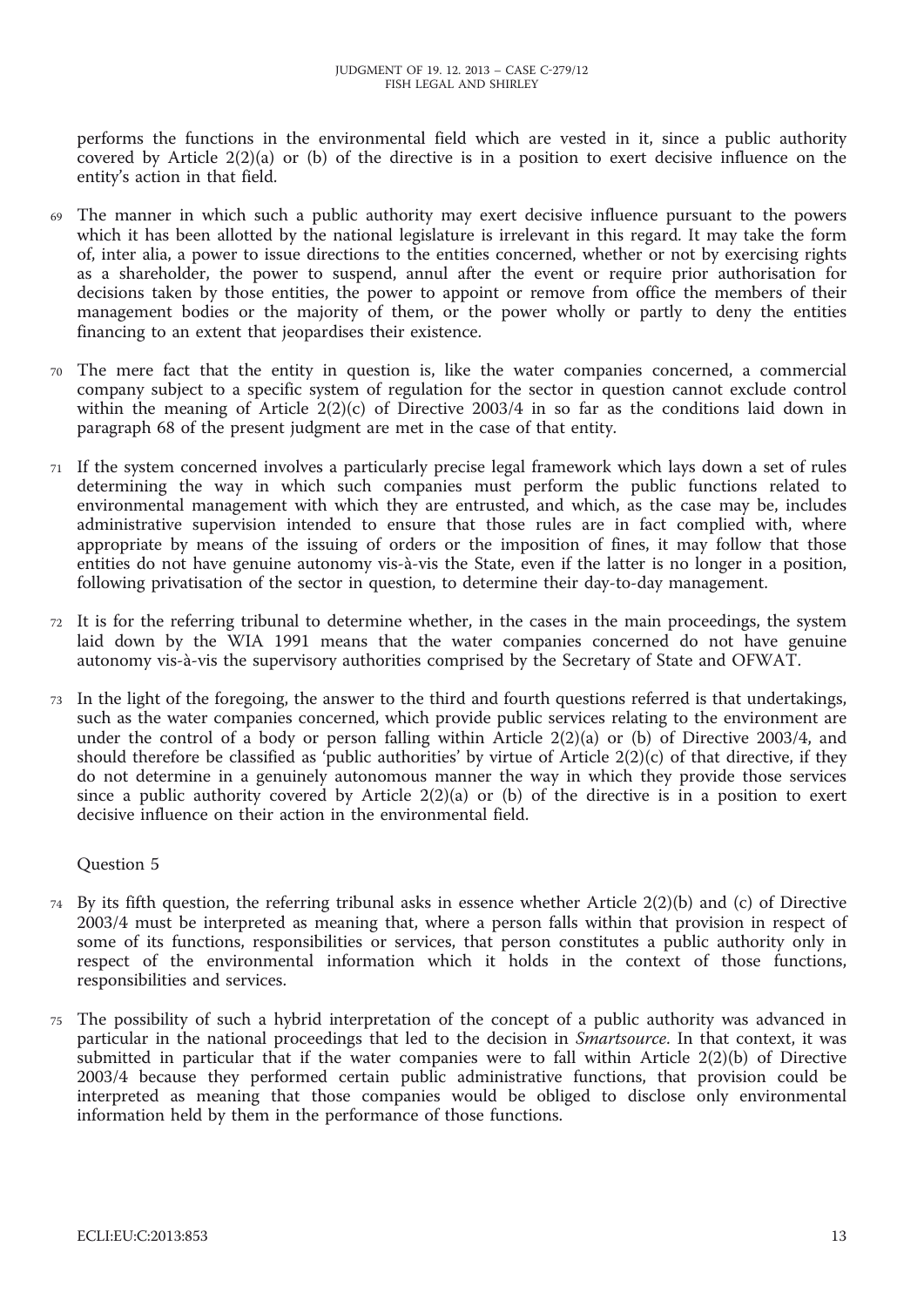- 76 It must be held that, apart from the fact that a hybrid interpretation of the concept of a public authority is liable to give rise to significant uncertainty and practical problems in the effective implementation of Directive 2003/4, that approach does not, as such, find support in the wording or the scheme of that directive or of the Aarhus Convention.
- 77 On the contrary, such an approach conflicts with the foundations of both Directive 2003/4 and the Aarhus Convention as regards the way in which the scope of the access regime laid down by them is set out, a regime which is designed to achieve the widest possible systematic availability and dissemination to the public of environmental information held by or for public authorities.
- 78 As is clear from Article 3(1) of Directive 2003/4, the directive's central provision which is essentially identical to Article 4(1) of the Aarhus Convention, if an entity is classified as a public authority for the purposes of one of the three categories referred to in Article 2(2) of that directive, it is obliged to disclose to any applicant all the environmental information falling within one of the six categories of information set out in Article 2(1) of the directive that is held by or for it, except where the application is covered by one of the exceptions provided for in Article 4 of the directive.
- 79 Thus, persons covered by Article 2(2)(b) of Directive 2003/4 must, as the Advocate General has stated in points 116 and 118 of his Opinion, be regarded, for the purposes of the directive, as public authorities in respect of all the environmental information which they hold.
- Also, as follows from paragraph 73 of the present judgment, in the specific context of Article  $2(2)(c)$  of Directive 2003/4 commercial companies such as the water companies concerned are capable of being a public authority by virtue of that provision only in so far as, when they provide public services in the environmental field, they are under the control of a body or person falling within Article 2(2)(a) or (b) of Directive 2003/4.
- 81 It follows that such companies are required to disclose only environmental information which they hold in the context of the supply of those public services.
- 82 On the other hand, as the Advocate General has essentially stated in point 121 of his Opinion, those companies are not required to provide environmental information if it is not disputed that the information does not relate to the provision of those public services. If it remains uncertain that that is the case, the information in question must be provided.
- 83 Accordingly, the answer to the fifth question referred is that Article 2(2)(b) of Directive 2003/4 must be interpreted as meaning that a person falling within that provision constitutes a public authority in respect of all the environmental information which it holds. Commercial companies, such as the water companies concerned, which are capable of being a public authority by virtue of Article 2(2)(c) of the directive only in so far as, when they provide public services in the environmental field, they are under the control of a body or person falling within Article 2(2)(a) or (b) of the directive are not required to provide environmental information if it is not disputed that the information does not relate to the provision of such services.

# **Costs**

84 Since these proceedings are, for the parties to the main proceedings, a step in the action pending before the referring tribunal, the decision on costs is a matter for that tribunal. Costs incurred in submitting observations to the Court, other than the costs of those parties, are not recoverable.